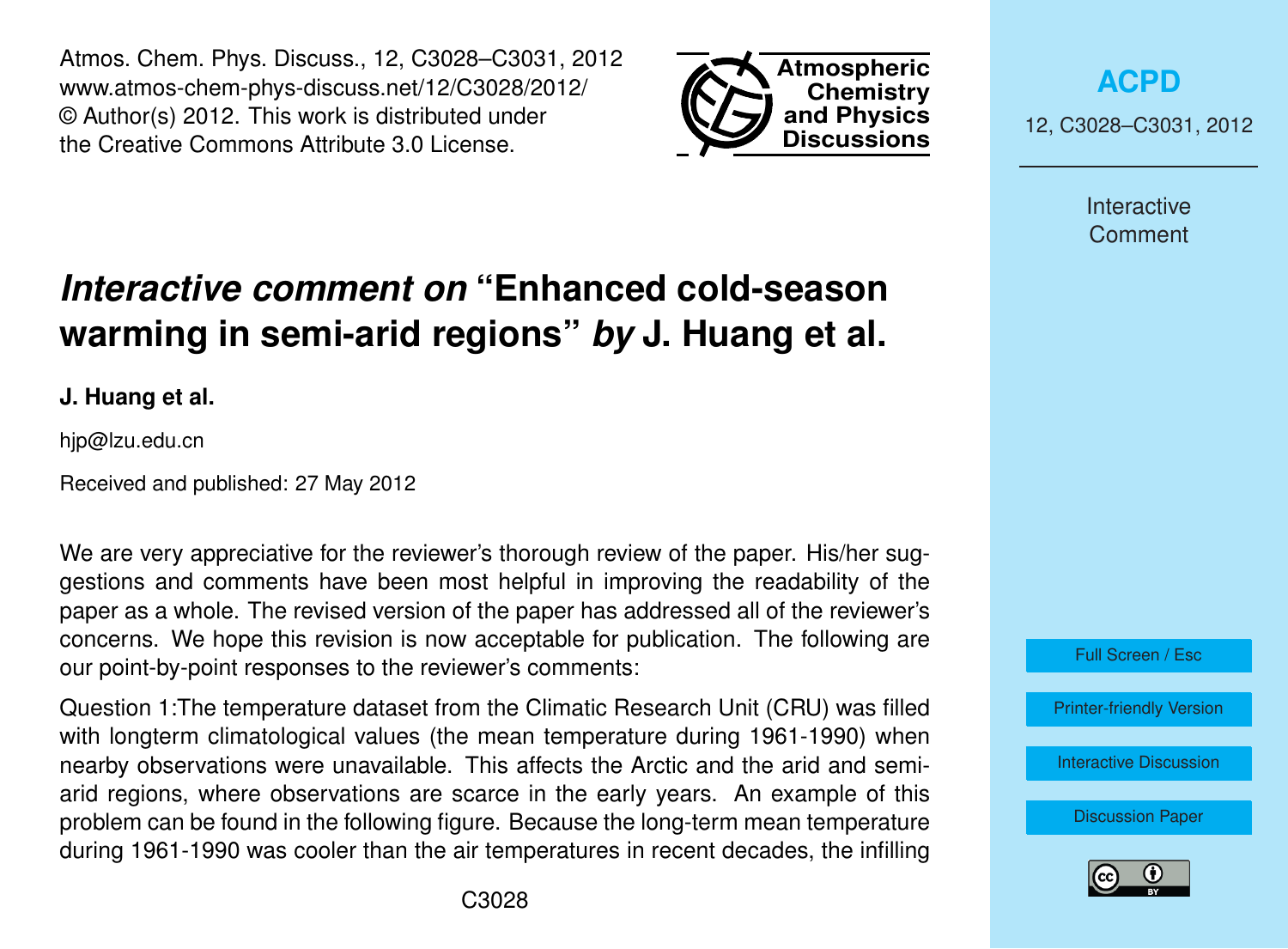of the long-term mean values in the early half of the 20th century would exaggerate the over all warming trend during 1901-2009. Users should be mindful of this problem when using the CRU data. Does the filling of long-term mean values affect the overall conclusions of this study? Do your conclusions also hold in recent 60 (or 30 years) when more observations in the arid and semi-arid regions become available?

Response: We agree with reviewer's comments, the CRU has its merit and shortcoming. But we also calculated the trend of temperature over different kind of region for three different periods (1920-1949,1950-1979,1980-2009) (see Figure below). The curve of trend for 1920-1949 and 1950-1979 are similar as the period of 1901 to 2009 over semi-arid region. The variability of temperature in the period of 1980-2009 is a little different with the whole trend. The figure show a constant decrease from arid to wet region.

Question 2:The semi-arid is characterized by relatively low annual precipitation and having scrubby vegetation with short, coarse grasses. It is fine to define the arid and semiarid regions based merely on annual total precipitation. However, besides the traditional arid and semi-arid regions in the middle latitudes and subtropical, this definition also classified the majority of the Arctic as the semi-arid regions. Enhanced warming was previously identified in the Arctic. Observations showed that the surface air temperatures in the Arctic have warmed at about twice the global rate in the past several decades (ACIA, 2004). How much warming identified in the semi-arid regions (defined in this study) is due to the warming in the Arctic? It would be nice to evaluate the relative contributions of the enhanced warming in the semi-arid regions over the middle latitudes and the Arctic.

Response: Although most of Arctic has been classified into the semi-arid region obey this standard of classification, the enhanced warming major happens in mid-latitude area of North Hemisphere, especially in semi-arid region of Asia, Europe and North America. We also calculate the contribution of mid-latitude to global warming to emphasis the importance of semi-arid region in mid-latitude to avoid the influence from 12, C3028–C3031, 2012

**Interactive Comment** 



[Printer-friendly Version](http://www.atmos-chem-phys-discuss.net/12/C3028/2012/acpd-12-C3028-2012-print.pdf)

[Interactive Discussion](http://www.atmos-chem-phys-discuss.net/12/4627/2012/acpd-12-4627-2012-discussion.html)

[Discussion Paper](http://www.atmos-chem-phys-discuss.net/12/4627/2012/acpd-12-4627-2012.pdf)

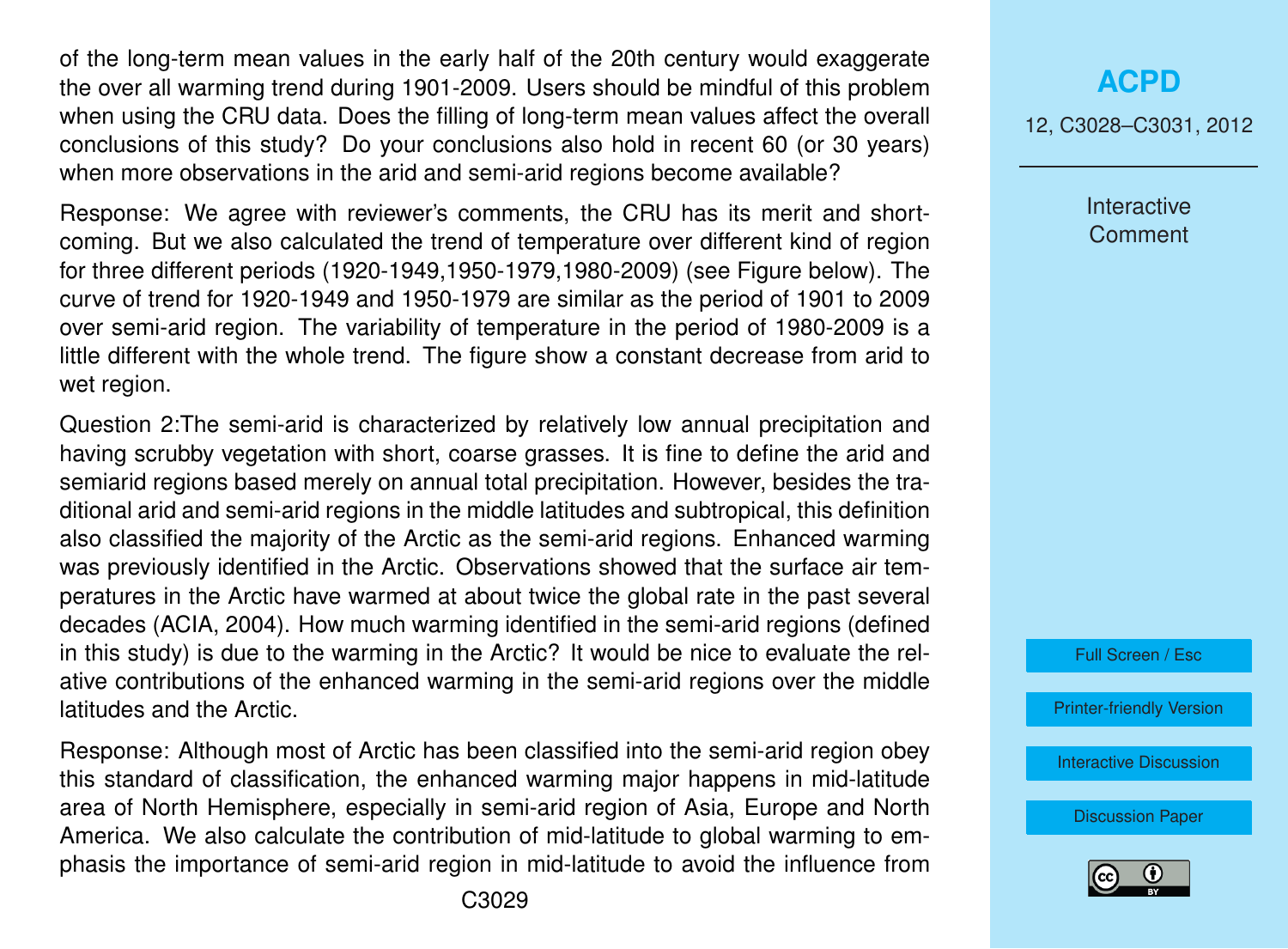Arctic.

Question 3: The authors claimed that the semi-arid regions play a dominant role in the global warming and account for nearly half of the continental warming. This is not a surprise as the semi-arid regions occupied nearly half of the global land areas (see your Fig.1).

Response: We agree with that by using the precipitation as the classification standard, the semi-arid region takes a large area ratio to globe. But based on the table 2, we also find that the semi-arid regions which exclude the high latitude area still play an important role in global warming.

Question 4: Was the temperature in the Antarctic used to calculate the mean temperature over the global land surface? The CRU dataset contains no temperature data in the Antarctic, but the trends in the Antarctic were shown in Fig.2.

Response: The temperature in the Antarctic has not been used to calculate the mean temperature. We have re-drawn the figure 2 to remove the abnormal part in Antarctic area of the original one.

Question 5: What method was used to estimate the long-term trend?

Response: We first calculate the regional averaged temperature by using the Formula (1), and then calculate the linear trend by using standard statistical method (Chandler, R. E. and Scott, E. M.: Statistical Methods for Trend Detection and Analysis in the Environmental Sciences, Wiley, 2011).

Interactive comment on Atmos. Chem. Phys. Discuss., 12, 4627, 2012.

## **[ACPD](http://www.atmos-chem-phys-discuss.net)**

12, C3028–C3031, 2012

Interactive **Comment** 

Full Screen / Esc

[Printer-friendly Version](http://www.atmos-chem-phys-discuss.net/12/C3028/2012/acpd-12-C3028-2012-print.pdf)

[Interactive Discussion](http://www.atmos-chem-phys-discuss.net/12/4627/2012/acpd-12-4627-2012-discussion.html)

[Discussion Paper](http://www.atmos-chem-phys-discuss.net/12/4627/2012/acpd-12-4627-2012.pdf)